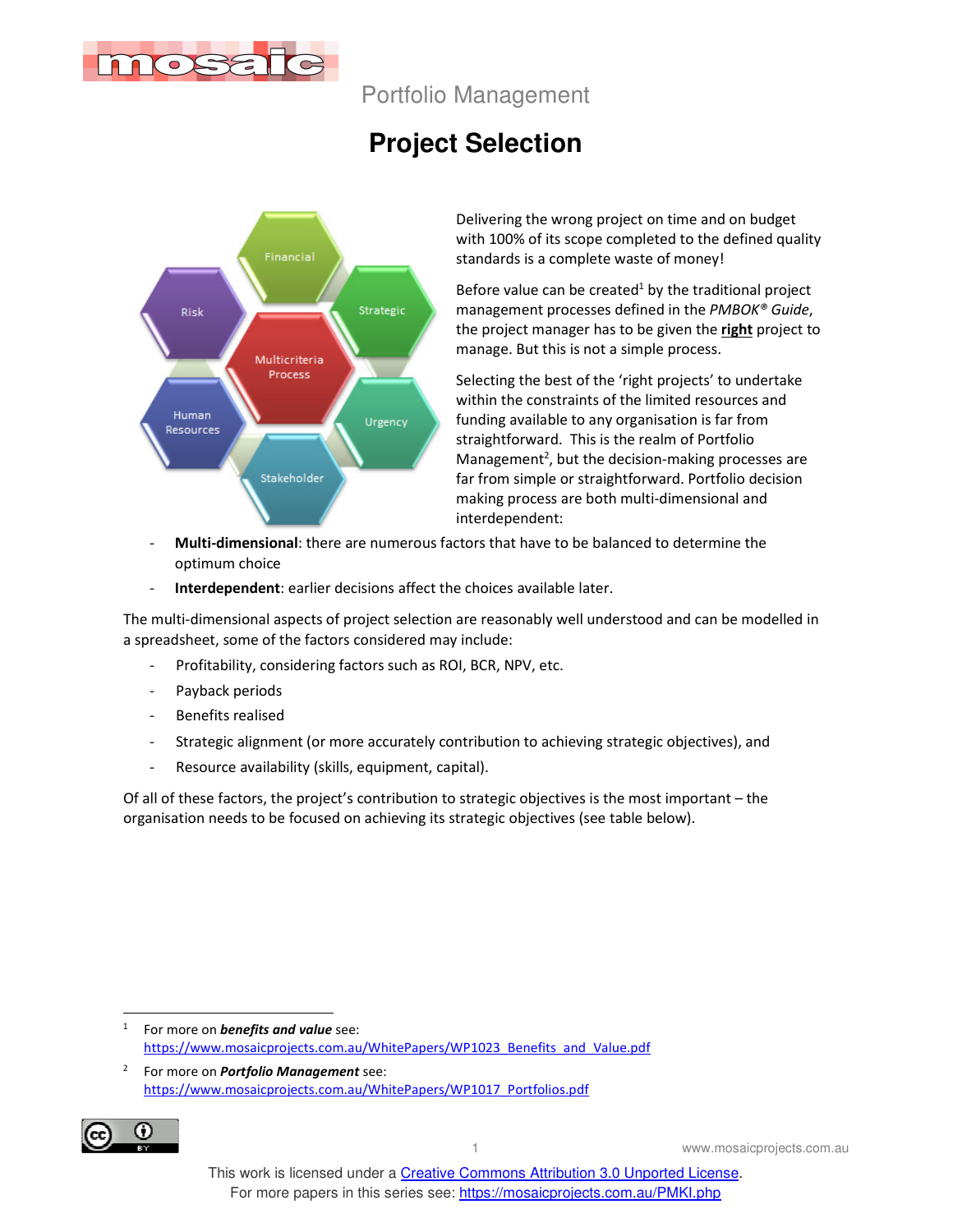

The modelling process for strategic alignment looks like this<sup>3</sup>:

| <b>Project Selection Scoring Template</b> |           |                           |          |          |          |      |      |          |      |      |              |
|-------------------------------------------|-----------|---------------------------|----------|----------|----------|------|------|----------|------|------|--------------|
|                                           |           |                           |          |          |          |      |      |          |      |      |              |
|                                           |           | <b>Project Candidates</b> |          |          |          |      |      |          |      |      |              |
|                                           |           | Example                   |          |          |          |      |      |          |      |      |              |
| <b>Strategic Priority</b>                 | Weighting | Project                   | Name     | Name     | Name     | Name | Name | Name     | Name | Name | Name         |
| Measure 1                                 | 0.5       | 5                         |          |          |          |      |      |          |      |      |              |
| Measure 2                                 | 0.5       | 4                         |          |          |          |      |      |          |      |      |              |
| Measure 3                                 | 0.5       | 3                         |          |          |          |      |      |          |      |      |              |
| Measure 4                                 | 0.5       |                           |          |          |          |      |      |          |      |      |              |
| Measure 5                                 | 0.5       | 5                         |          |          |          |      |      |          |      |      |              |
| Measure 6                                 | 0.5       | 4                         |          |          |          |      |      |          |      |      |              |
|                                           |           |                           |          |          |          |      |      |          |      |      |              |
| <b>Total</b>                              |           | 11                        | $\bf{0}$ | $\bf{0}$ | $\bf{0}$ | 0    | 0    | $\bf{0}$ | 0    | 0    | $\mathbf{0}$ |

## **Interdependence is more complicated**

Interdependence looks at the relationship between decisions on the projects to proceed with and has many facets:

- **Enabler projects**: Some projects may score very low in a 'scoring template' similar to the one above, if considered in isolation, but if the project is not undertaken other high value and strategically important projects may be impossible to undertake effectively. An example is upgrading an operating system – the current system may be perfectly OK for the current applications used by the organisation, but incapable of supporting new ways of working. The value of the project is its ability to 'enable' other high value projects in the future.
- **Insurance projects**: These have little of no value in themselves (and you hope they are never tested) but they 'insure' the organisation against threats. Security upgrades are a typical example.
- **Associated and supporting projects**: These are the projects in 'other parts' of the organisation that have to be implemented to allow the full value of the benefits to be captured from the 'main project', particularly if it is very successful. One of the advantages of Program Management<sup>4</sup> is it allows these supporting projects to be managed in conjunction with the 'main project'.

<sup>4</sup> For more on *Program Management* see: https://www.mosaicprojects.com.au/WhitePapers/WP1076\_Program\_Management.pdf



<sup>3</sup> **Template Guidelines**

<sup>-</sup> Strategic Priorities are populated in column A the template limits to 6 different priorities and caution should be taken if extending, you may dilute the priorities too much.

<sup>-</sup> Column B contains a weighting adjustment for the priorities. The example assumes a weighting between 0 and 1, but any numbers can be used. The higher the number the more the score for that priority will contribute to the overall score for the project.

<sup>-</sup> Columns C through L represent the candidate projects. The template is set up for 10 but you can extend as needed.

<sup>-</sup> The example project has some sample data populated and I have assumed a value of 1 - 5 in the score, but again, you can use whatever you want as the total will adjust appropriately.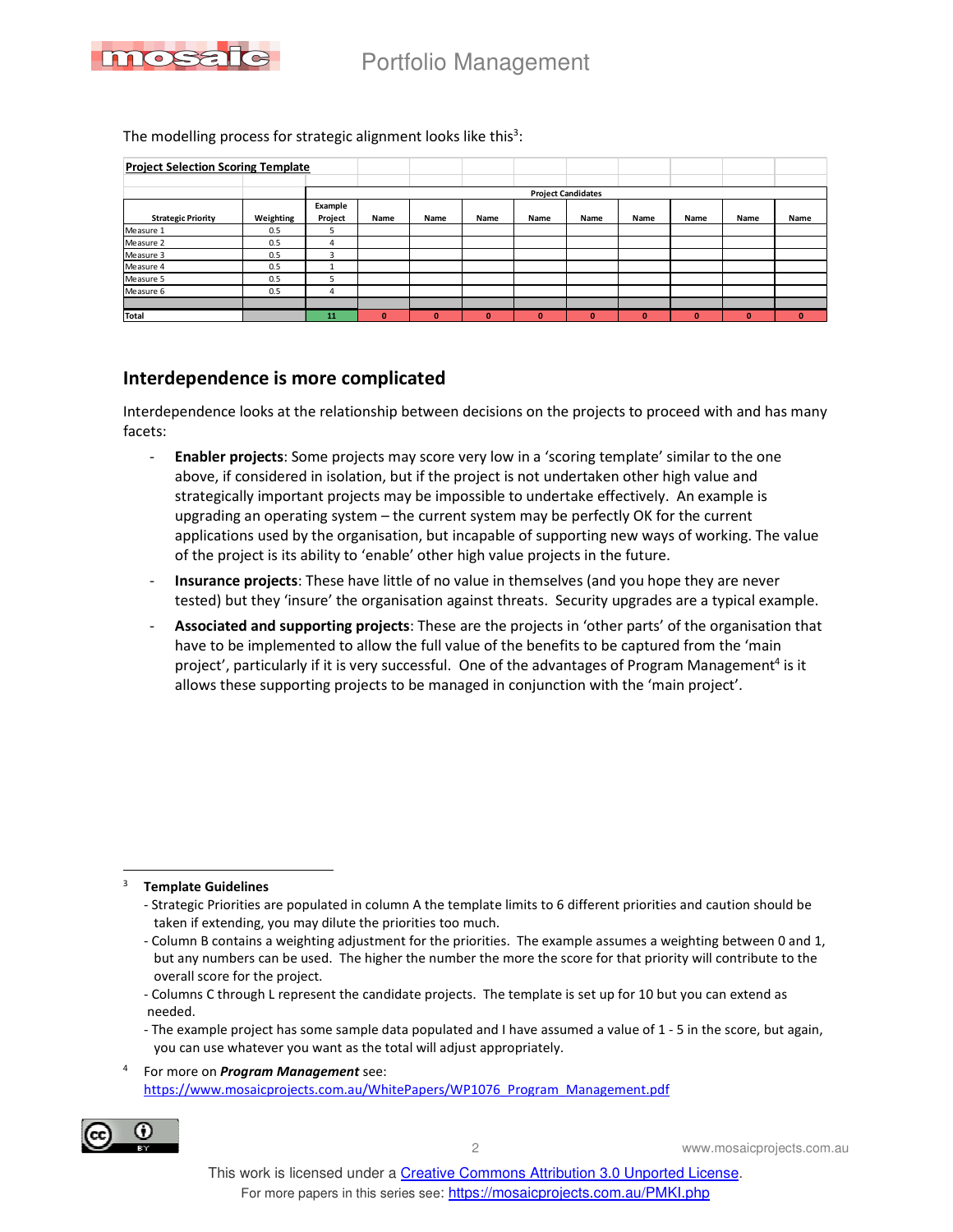

## **Factors in project selection**



The economic models above can be used to reject projects that are not viable, and then to rank the viable projects that capable of being accepted:

| <b>Project Selection Method</b> | <b>Project Selection Criteria</b> | <b>Decision</b> |  |
|---------------------------------|-----------------------------------|-----------------|--|
|                                 |                                   |                 |  |
| Net Present Value (NPV)         | Positive Value $NPV > 0$          | Accept          |  |
|                                 | Negative Value NPV $<$ 0          | Reject          |  |
| Internal Rate of Return (IRR)   | Greater than threshold            | Accept          |  |

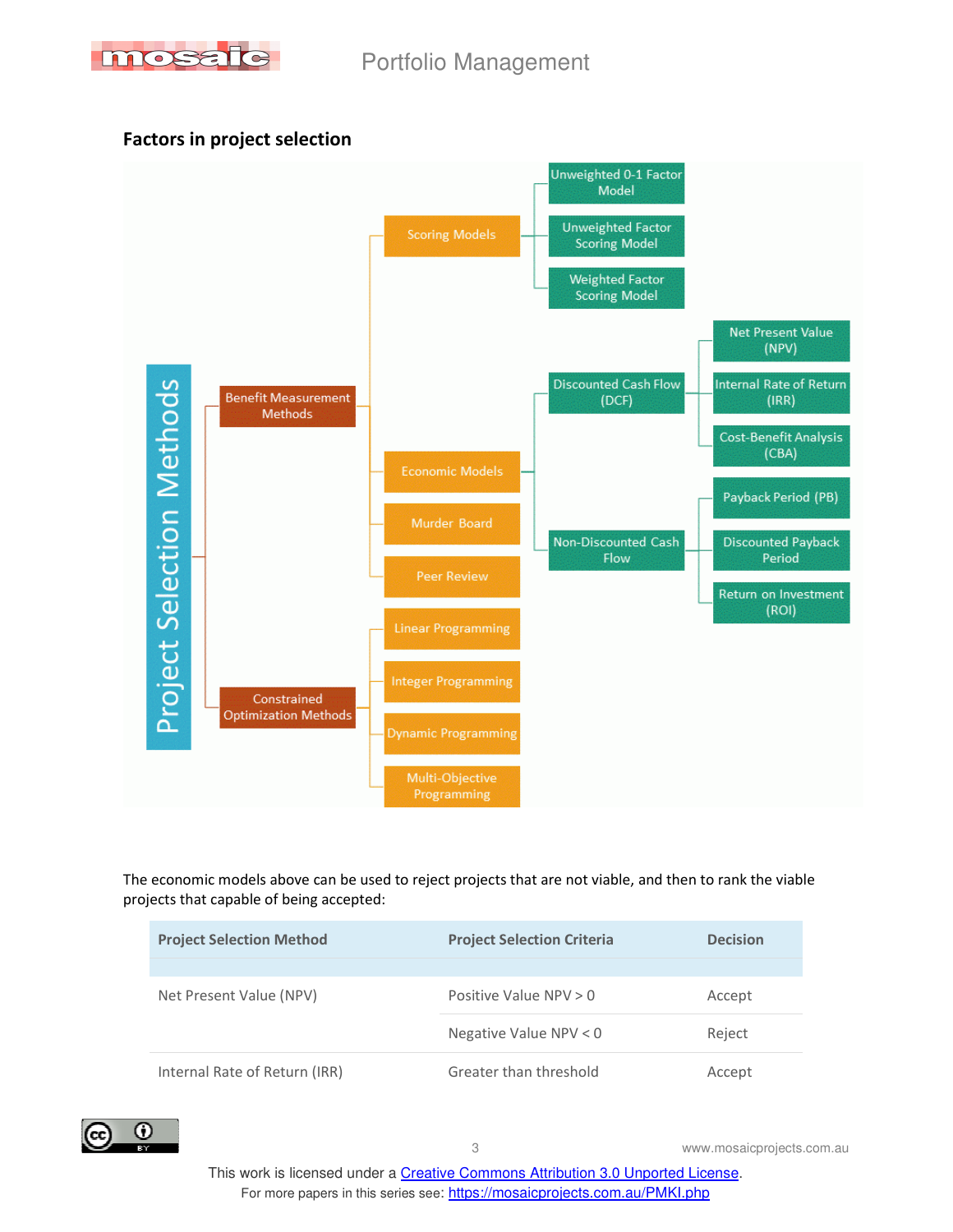

| <b>Project Selection Method</b> | <b>Project Selection Criteria</b> | <b>Decision</b> |  |
|---------------------------------|-----------------------------------|-----------------|--|
|                                 | Less than threshold               | Reject          |  |
| Cost Benefit Analysis (CBA)     | Greater than one $CBA > 1$        | Accept          |  |
|                                 | Less than one CBA $<$ 1           | Reject          |  |
| Return on Investment (ROI)      | Greater than threshold            | Accept          |  |
|                                 | Less than threshold               | Reject          |  |
| Payback period                  | Less than threshold               | Accept          |  |
|                                 | Greater than threshold            | Reject          |  |

#### **Time Value of Money**

Time value of money is an equally important finance concept that helps understand economic or profitability project selection models. It simply means that money received now has more value than the same amount received in future. The value of money is influenced by inflation and risk. Hence, any investor seeks compensation for the above factors that erode its returns.

The risk-free rate of interest compensates for time as well as inflation, whereas risk premium provides a cover for investments risks. Therefore, the interest rate helps to convert future cash flow to an equivalent amount of money in the present time.

#### **Present Value**

Present Value (PV) is the current value of future cash flows. Computing present value uses the principle of discounting:

$$
PV = \frac{FV}{(1+k)^N}
$$

Where;  $k =$  discounting factor / interest rate and  $N =$  Number of time periods

#### **Future Value**

Future value (FV) is the value of current investment at any specified future date. Computing future value uses the principle of compounding.

$$
FV = PV \times (1 + k)^N
$$

Where;  $k =$  discounting factor / interest rate and  $N =$  Number of time periods

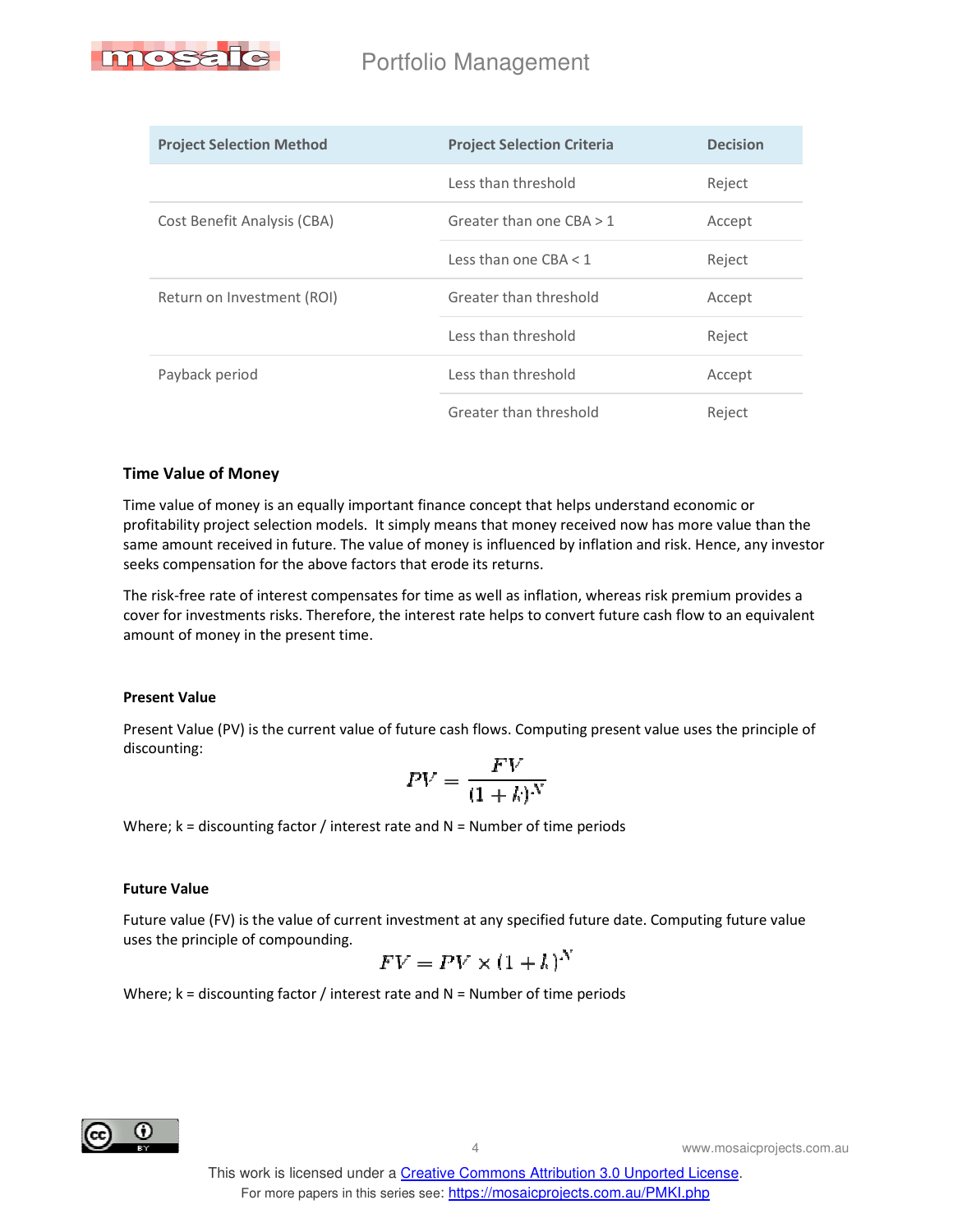

#### **Net Present Value (NPV)**

NPV is a profitability model that uses discounted cash flow. In order to select a project, it converts all future cash flows to their equivalent present value. To computes the sum of all equivalent present value of cash inflows less present value of cash outflow to obtain a single value for the overall project.

$$
NPV = \sum_{i=1}^{N} \frac{FV_i}{(1+k)^i} - PV
$$

A positive NPV means that the sum of present value of future cash flow is greater than the cash outflow. When comparing NPV values of two or more projects the project with the highest NPV is preferred. A negative NPV means that the sum of present value of future cash inflow is less than the cash outflow. This implies that the project is not-profitable, but may be necessary for other reasons.

#### **Internal Rate of Return (IRR)**

The output of IRR is an interest rate at which the project neither makes profit nor any loss based on its discounted cash flow. IRR is different from NPV in that the calculations find the interest rate at which NPV is equal to zero. Internal Rate of Return Formula

 $IRR = [Sum of present value of all future cash inflows] - [Cash outflow] = 0$ 

The higher the interest rate, the better the project, but to be profitable, this rate needs to exceed the desired rate (or the cash rate).

### **Cost Benefit Analysis (CBA)**

Cost Benefit Analysis (CBA), alternate names of cost benefit analysis are Profitability Index (PI) and Benefit Cost Ratio (BCR). Mathematically CBA is the ratio of present value of cash inflows to cash outflow.

CBA = Sum of Present Value of future cash Inflow / Project Cash outflow

The project is profitable if the ration is greater than 1, and generally the higher the CBA the better.

#### **Return on Investment (ROI)**

Return on Investment (ROI) is a financial ratio that uses net profit from an investment as a measure for project selection. To measure profitability of an investment proposal ROI uses accounting information in financial statements (it does not use discounted cash flow information). ROI is the ratio of average profit after tax to average investments, but different authorities use different ROI formula.

ROI = Average Income / Average Investment

Where; average income = average profit after tax; and average investment = average book value of the investment between the beginning and end of the time period.

Organizations typically establish a minimum rate of ROI as a mandatory criteria for project evaluation.

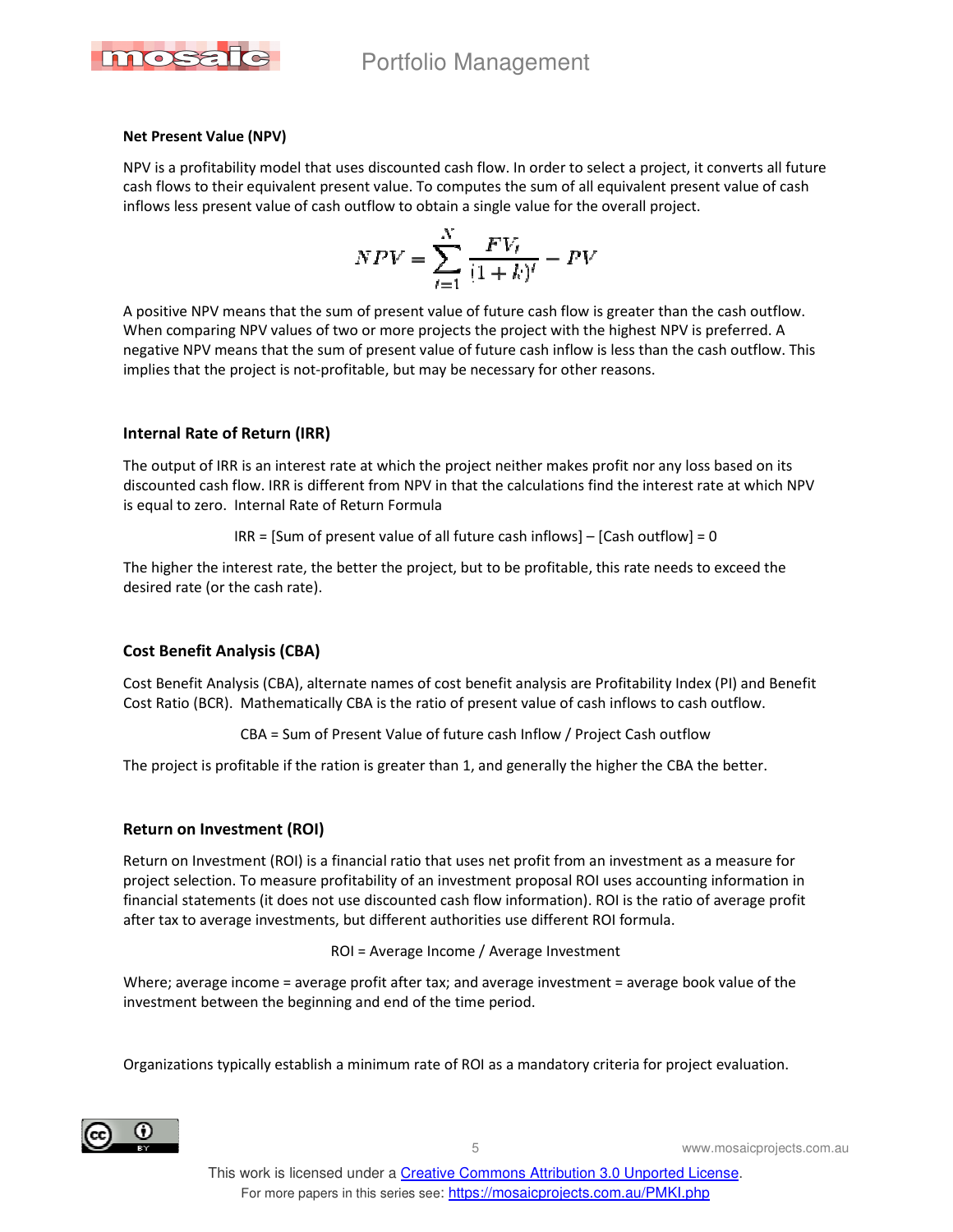

#### **Payback Period (PB)**

The payback period (PB) indicates the number of years (or months) required to recover the initial project investment. It does not take into account the effect of time value of money by discounting future cash flows.

Payback Period (PB) = the time period through to the point where total cash inflows are equal to the initial cash outflow.

As a management directive many organizations have a standard pre-determined payback period. During the project selection process compare payback period of a project against the standard payback period. Accept a project if the payback is less than the standard payback period mandate. However, reject a project if the payback is greater than the standard mandate.

## **Rigorous evaluation is required**

It is far too easy to get carried away by a 'grand vision' or a dominant/charismatic leader. Big ideas need careful evaluations as the 'Virgin Lands' project from the 1950s demonstrates…….



In 1954, the production of wheat, meat and dairy in Soviet Union had plummeted to historic levels. Russia, a traditional exporter of grain, was forced to buy it from abroad. To reverse this situation, Nikita Khrushchev, came up with what appeared to be a very creative solution to the grain shortage problem. The new Soviet leader commissioned the 'Virgin Lands Project'. The goal of the project, as worded by the Soviet Gosplan (Ministry of Planning), was to "harvest 20 million tons of grain by ploughing at least 43 million hectares of 'virgin lands' in several areas of the country including Kazakhstan."

The project has begun with an army of several hundred thousand volunteers, including students, soldiers and agricultural

professionals; plus, 50,000 tractors and more than 6,000 trucks were moved to the area to assist the 'project team' in preparing and ploughing the vast areas of land. As a result of these preparations in the first year of the programme, 190,000 km<sup>2</sup> were ploughed; in 1955, an extra 140,000 km<sup>2</sup> were ploughed.

The 1956 was a year of great success for the 'Virgin Lands'; the original target of 20 million tons was more than tripled, with 60 million tons wheat being harvested. Unfortunately, the government was not prepared for a harvest of such proportions. A lack of storage barns and harvesting equipment, and the Transportation Ministry having failed to reserve enough freight trains to move all of the grain to major cities led to immense losses.

The 'main project' at the centre of the 'virgin Lands' was successful in the short term but failed overall because critical factors including the weather and the need for erosion control were ignored. The grain produced was also significantly more expensive that grain from traditional farming areas. The value was further damaged by the failure of other entities within the overall scheme to be adequately prepared.

In the 1950s this failure may be understandable, in the 21st century we have program management to deal with the multiple interdependent aspects of the overall work and portfolio management to make sure the assumptions underpinning the vision are sound. Applying program and portfolio management is a

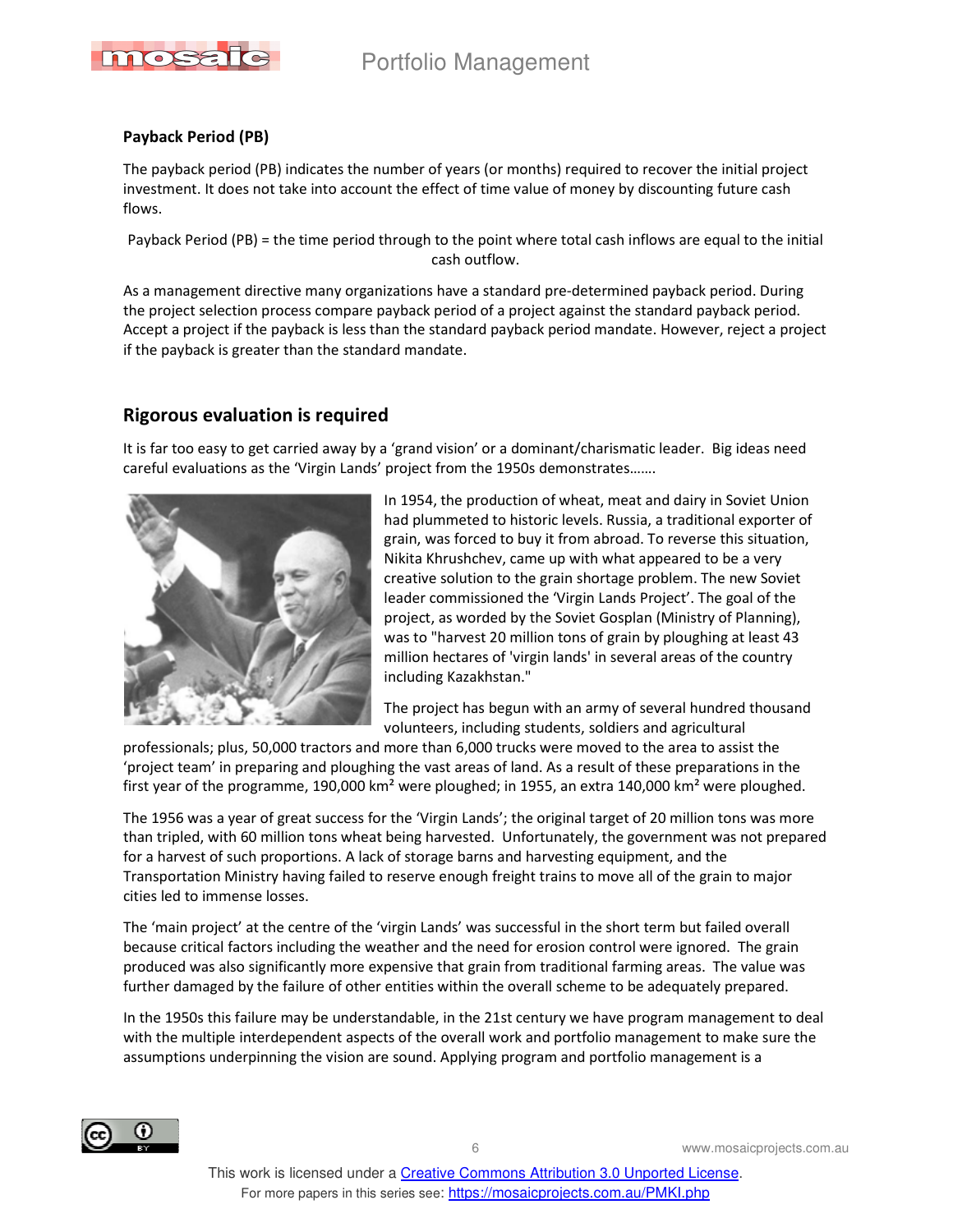



management function – ensuring they are used, and used effectively by management is the role of governance.

## **The governance factors**

Governance is critically important in all aspects of project selection<sup>5</sup>. Good governance is far more than just implementing systems and checks, it creating an organisation focused on archiving its objectives the 'right way'. The governing body needs to create a management culture that is prepared to implement good processes.

In any 'simple scoring models' the system has to ensure the reliability of the data, take into account uncertainty and allow 'bad news' to be properly incorporated in the decision-making process. More subjective processes need to ensure the subjectivity in the decision making is focused on the good of the organisation, not the ego of the decision maker, and all factors are properly considered.

The 'Virgin Lands' project discussed above ignored the known meteorological information that there was only a 40% chance of favourable weather conditions in Kazakhstan in any given year. Plus the risks and consequences of ploughing 'virgin land' were also ignored; as a result, after several years, due to lack of any measures to prevent erosion, much of the soil was simply blown away by the 95-mile-an-hour winds covering many nearby towns with dirt and dust to a depth of up to six feet. Incorporating these 'unpleasant facts' into the decision-making processes would have led to the project being redesigned or scrapped. The primary mission of removing the need for gain imports to the USSR may have justified the additional costs (this is a subjective value-based judgement), but the project as implemented failed both its primary and any other objectives.

Governance does not sit in the place of portfolio management, portfolio investment decisions are very much the responsibility of executive management, but it should ensure management focuses on making principled decisions based on the best available information – governance sets the objectives. Framework, and rules for management to work within to achieve the objectives.

## **Project Portfolio Management is the key**

Project Portfolio Management (PPM) is defined as a methodology for analysing, selecting and collectively managing a group of current or proposed projects based on numerous key characteristics, while honouring constraints imposed by management or external real-world factors<sup>6</sup>.

The three key requirements that portfolio management professionals impose on every candidate project or program are:

- Each project as well as the portfolio of projects should maximize the value for the organisation.
- The candidate project should preserve the desired balance in the portfolio mix.
- The final portfolio of projects is strategically aligned and truly reflects the business's strategy.

<sup>6</sup> For more on *Portfolio Management* see: https://www.mosaicprojects.com.au/WhitePapers/WP1017\_Portfolios.pdf



<sup>5</sup> For more on *the key role of governance* see: https://www.mosaicprojects.com.au/WhitePapers/WP1096\_Six\_Functions\_Governance.pdf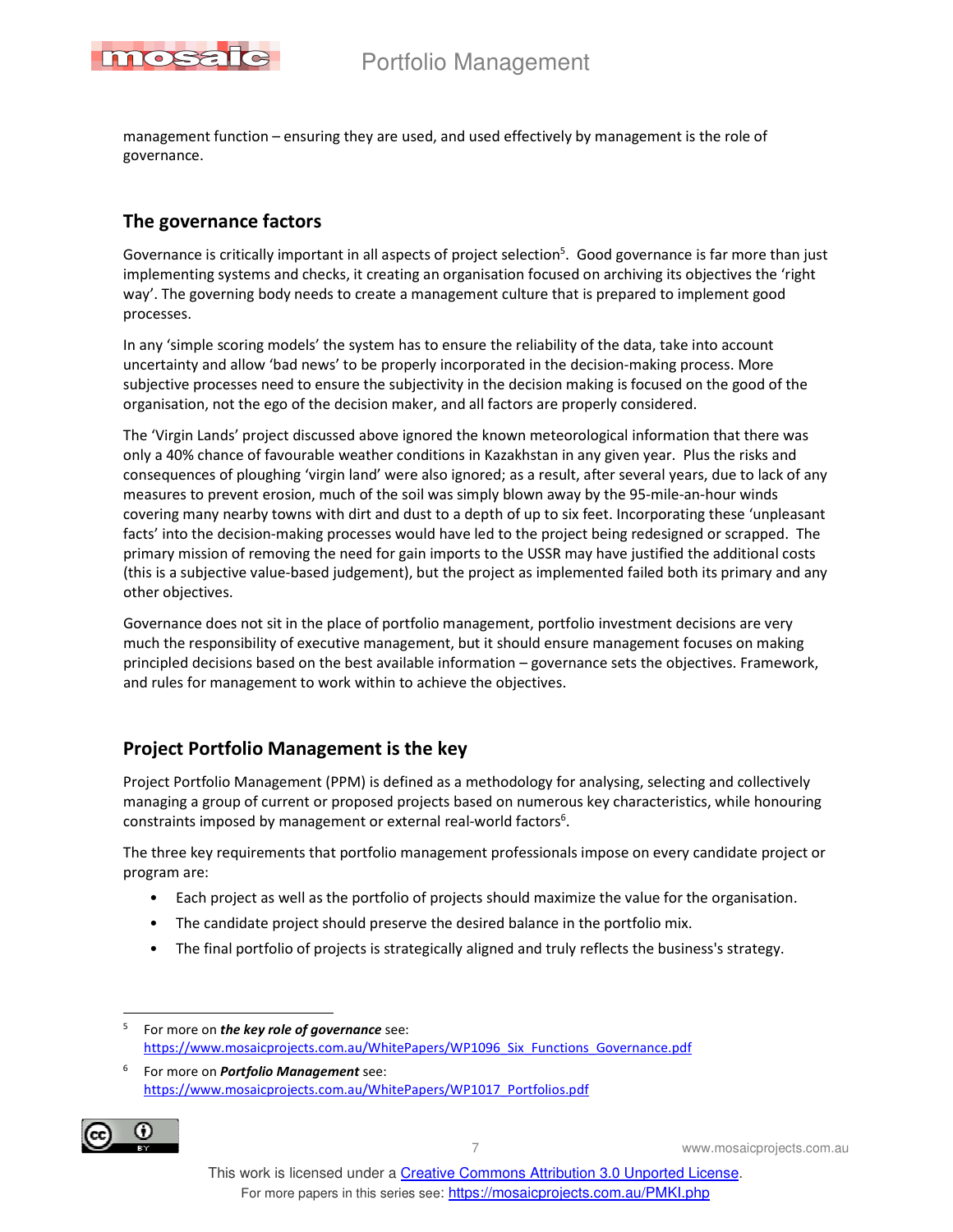## Portfolio Management

mosa

The definition of "value" can vary from company to company and even from project to project but typically it includes certain economic measures (e.g. return on investment, net present value, and payback), competitive advantage, market attractiveness, expected sales, probability of success, etc.

The "balance requirement" ensures that the following situations are successfully avoided:

- Too many small projects and not enough breakthrough, visionary projects
- Too many short-term and not enough long-term strategic projects
- Certain business areas are receiving a disproportionate amount of resources
- Poor risk management (all eggs in one basket)

Finally, the "fit to the strategic goals" requirement makes certain that company finances and other resources are not wasted on ventures outside of the organization's sphere of strategic interests. The simple fact is executives do not go to shareholder meetings and cocktail parties to brag about what a professional group of project managers their organisation has. Their mission is to make more money or (in a non-profit organization) to achieve their specific goals. They want to know if the mix of projects will maximize long-run growth and ROI for the firm, how these projects support strategic initiatives, and how they will affect the value of the company's stock.

Effective PPM is a key competitive advantage for every type of organisation (no one can afford to waste resources). The reasons this is important are outlined below:

- The Project Management Institute found that in 2001 the US public and private sectors combined spend approximately \$2.3 trillion on projects every year. This represents some \$10 trillion worldwide being spent on projects.
- 84% of companies either do not conduct business cases for their projects or perform them on select key projects only.
- 89% of companies are flying blind with no metrics in place except for financial data.
- 84% of companies are unable to adjust and realign their budgets with their business needs

As a consequence, there was close to \$1 trillion in underperforming projects in US as of 2001 and \$4 trillion worldwide – the situation has not improved much since! We will return to this theme in a future!

 $\overline{\phantom{a}}$